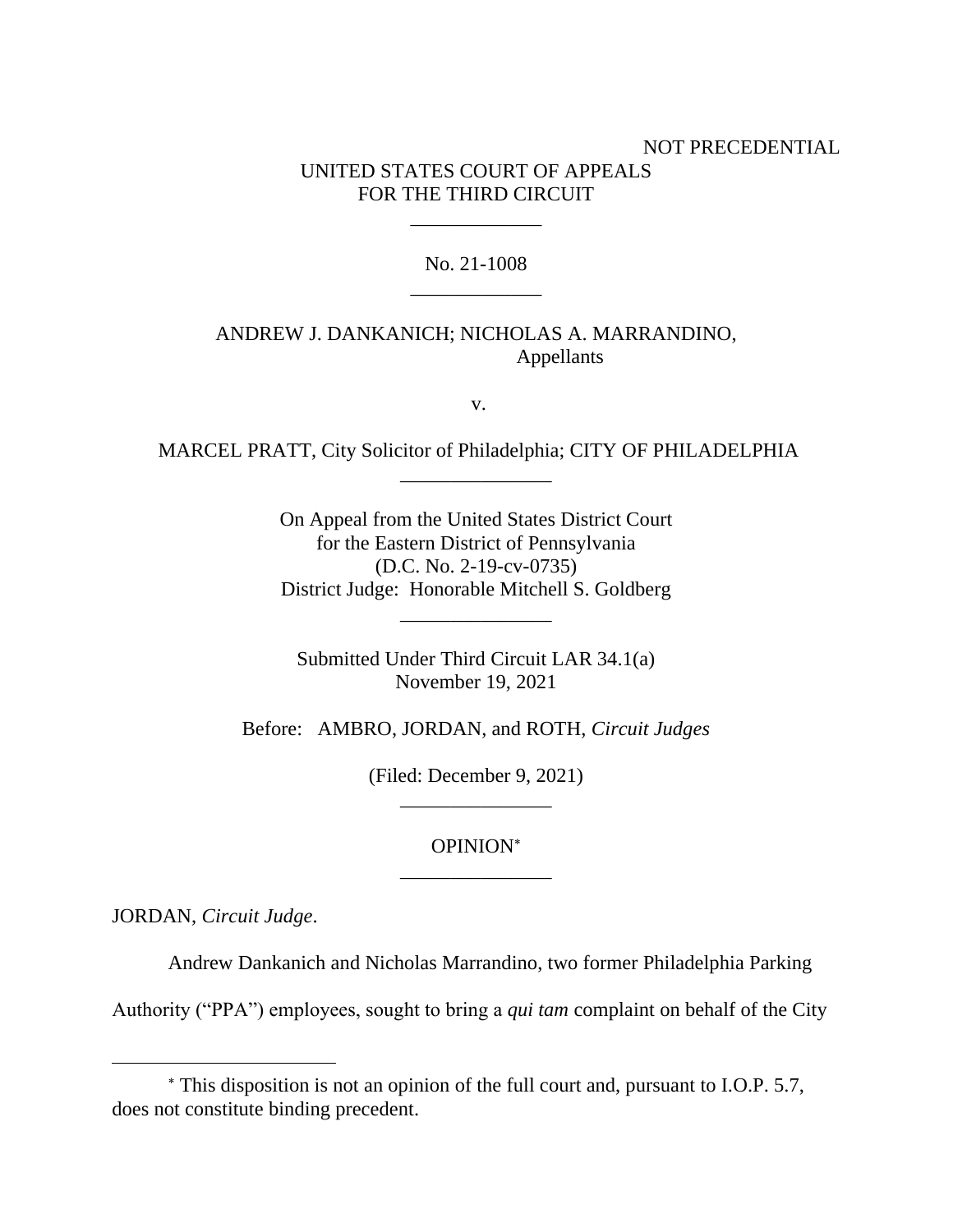of Philadelphia against high-ranking PPA officials. When the City Solicitor's Office declined to authorize their suit or have the City itself file suit, they sued the City and its then-Solicitor, Marcel Pratt. On appeal, Dankanich and Marrandino argue that the District Court improperly dismissed their First Amendment and Pennsylvania Local Agency Law ("LAL") claims. We will affirm.

#### **I. BACKGROUND**

Dankanich and Marrandino (the "Appellants") worked for the PPA until being terminated in 2017. During their tenure, they became aware of what they describe as a "conspiracy" among high-ranking PPA officials to fraudulently secure contracts worth roughly \$100 million for a company called Conduent State and Local Services, Inc. to service the PPA's Red Light Camera program.<sup>1</sup> The Appellants claim that Conduent received the contracts despite being unqualified and that, due to the corrupt scheme, the City failed to collect millions of dollars in penalties that Conduent owed.

The Appellants decided to challenge that misconduct by bringing a *qui tam* complaint under Philadelphia's False Claims Ordinance, Phila., Pa., Code §§ 19-3601 to -3606. That ordinance allows "[a]ny person" to submit to the City Solicitor a proposed complaint seeking to recover, on the City's behalf, any fraudulently acquired City property or money. *Id.* §§ 19-3602, -3603(2). The City Solicitor is authorized to investigate the complaint and may take one of four actions: bring a civil lawsuit on

<sup>&</sup>lt;sup>1</sup> The Red Light Camera program enables the City of Philadelphia to use an "automated red light enforcement system" operated by the PPA to record traffic violations. 75 Pa. Cons. Stat. § 3116(a), (h).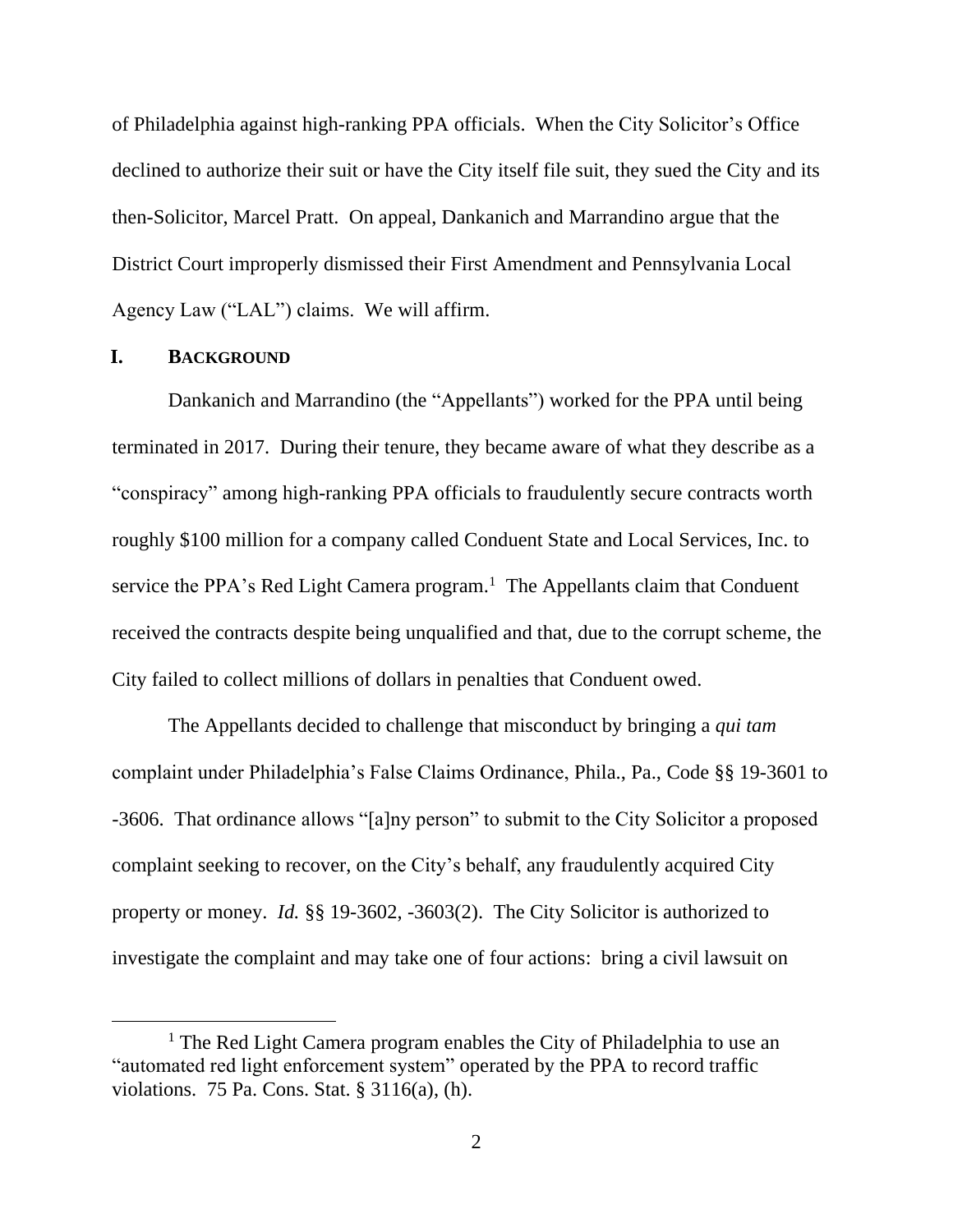behalf of the City; designate the person who brought the complaint to sue in the name of the City, in which case the City Solicitor may still dismiss the action at any point and still retains "sole authority" over settlement; take no action at all; or "[p]roceed in any other manner the City Solicitor deems appropriate." *Id.* § 19-3603(2), (6)(b). The complainant is entitled to receive a share of the proceeds from any successful suit based on his complaint, as set by a court within a statutory range. *Id.* § 19-3603(8). Relevant to the Appellants' First Amendment claim here, the ordinance also requires that all "[i]nformation submitted by a person in support of a complaint" or "gathered as a result of the City Solicitor's … investigation" be kept "confidential and protected from disclosure to the fullest extent permitted under applicable law." *Id.* § 19-3603(2)(c).

The Appellants submitted a proposed complaint in October 2018. The City, through the Solicitor's Office, declined to either designate the Appellants to file the complaint or to bring suit itself, as it concluded that "the False Claims [Ordinance] did not apply" to the allegations. (J.A. at 41 ¶ 45.) Because the Commonwealth of Pennsylvania rather than the City ran the PPA's Red Light Camera program, the City determined that it could not claim that it was defrauded even if the allegations were true. 2

 $2$  The Appellants contest that legal conclusion in both their complaint and their briefing before us. The City defends its rationale for the denial. We do not consider the issue, as we hold that the Appellants did not have a cause of action under the LAL, regardless of the merits of the denial.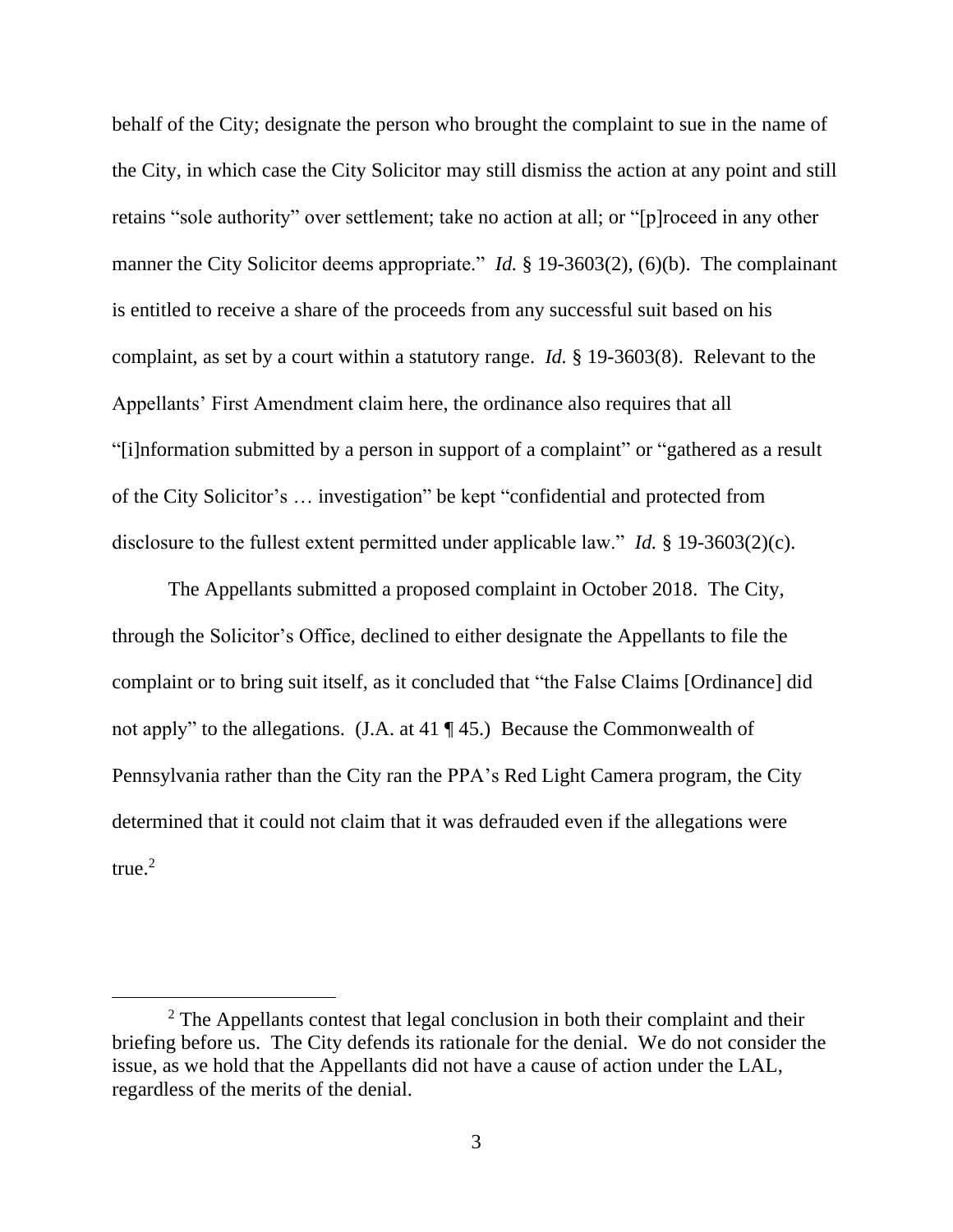Unsatisfied with the denial, the Appellants informed the City Solicitor's Office of their intent to file the present suit against the City and Solicitor Pratt in his official capacity. In response, attorneys for the City "demand[ed]" that the Appellants correct their "current proposed filings[,]" which referenced "discussions [the Appellants] had with the City Solicitor's office" and "information [they] plan[ned] to include in the proposed [*qui tam*] complaint against the Parking Authority and other parties[.]" (J.A. at 57 ¶ 135.) Those allegations, the attorneys asserted, did not comply with the confidentiality restrictions of the False Claims Ordinance applicable to "any information shared with the City in support of a proposed complaint[.]" (J.A. at 57 ¶ 135.) When the Appellants pushed back, they were told that "the City has made clear to you its position and you will proceed at your own risk." (J.A. at 57 ¶ 136.) The Appellants interpreted that "stern warning" as "requir[ing]" them to file the lawsuit under seal, which they did. (J.A. at 58 ¶ 137.) Three weeks after they initiated the suit, the Appellants filed a consent motion to unseal the case, and the District Court granted it.

The Appellants alleged that the City's failure to authorize them to file the proposed complaint or to itself bring suit violated their procedural and substantive due process rights, breached a contract, and caused unjust enrichment. They also challenged the City's decision under the LAL, 2 Pa. Cons. Stat. §§ 551-555, 751-754. Finally, they asserted that the requirement in the False Claims Ordinance that "any information shared with the City Solicitor" be kept confidential constituted a violation of their First Amendment free speech rights, both facially and as applied. (J.A. at 65-66.)

4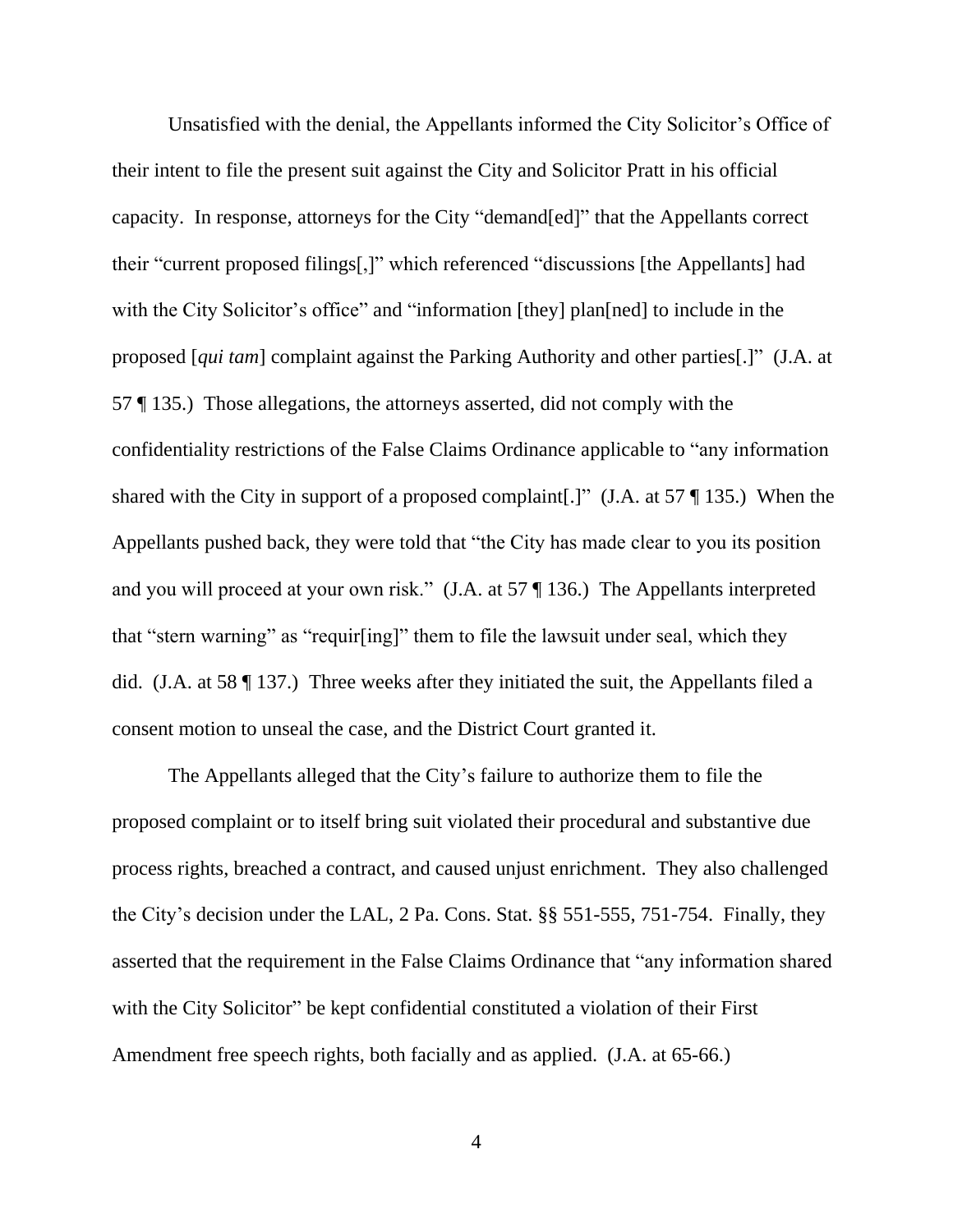The City moved to dismiss all the claims for failure to state a claim, and the District Court granted that motion in December 2020. This timely appeal followed. The Appellants only contest the dismissal of their First Amendment and LAL claims.<sup>3</sup>

### **II. DISCUSSION**<sup>4</sup>

### **A. First Amendment claim**

As a threshold matter, the City asks us to affirm the dismissal of the First Amendment claim because the Appellants lack standing.<sup>5</sup> The Appellants, however, have alleged a "specific present objective harm or a threat of specific future harm" sufficient to establish standing. *Sherwin-Williams Co. v. County of Delaware*, 968 F.3d 264, 269-70 (3d Cir. 2020) (citation omitted). The City, through counsel, "made clear" its position that the Appellants had to keep certain information confidential. (J.A. at 57-58 ¶¶ 136-

<sup>&</sup>lt;sup>3</sup> The Appellants abandon their due process, contract, and quasi-contract claims. They also do not contest the District Court's denial of their motion for leave to file a second amended complaint.

<sup>4</sup> The District Court had jurisdiction pursuant to 28 U.S.C. §§ 1331 and 1367, as further detailed herein. We have appellate jurisdiction under 28 U.S.C. § 1291. "We review *de novo* a district court's grant of a motion to dismiss for failure to state a claim[.]" *Foglia v. Renal Ventures Mgmt., LLC*, 754 F.3d 153, 154 n.1 (3d Cir. 2014) (citation omitted). We look to see if, "tak[ing] as true" all factual allegations in the complaint and any "reasonable inferences that can be drawn from them," the complaint "state[s] a claim to relief that is plausible on its face." *Santiago v. Warminster Township*, 629 F.3d 121, 128 (3d Cir. 2010) (citation omitted). "We may affirm the district court on any ground supported by the record." *Joyce v. Maersk Line Ltd*, 876 F.3d 502, 512 n.11 (3d Cir. 2017).

<sup>5</sup> While this issue was not raised below, "standing is not subject to waiver," as we have an "independent obligation" to assure ourselves of our jurisdiction. *United States v. Hays*, 515 U.S. 737, 742 (1995) (citation omitted).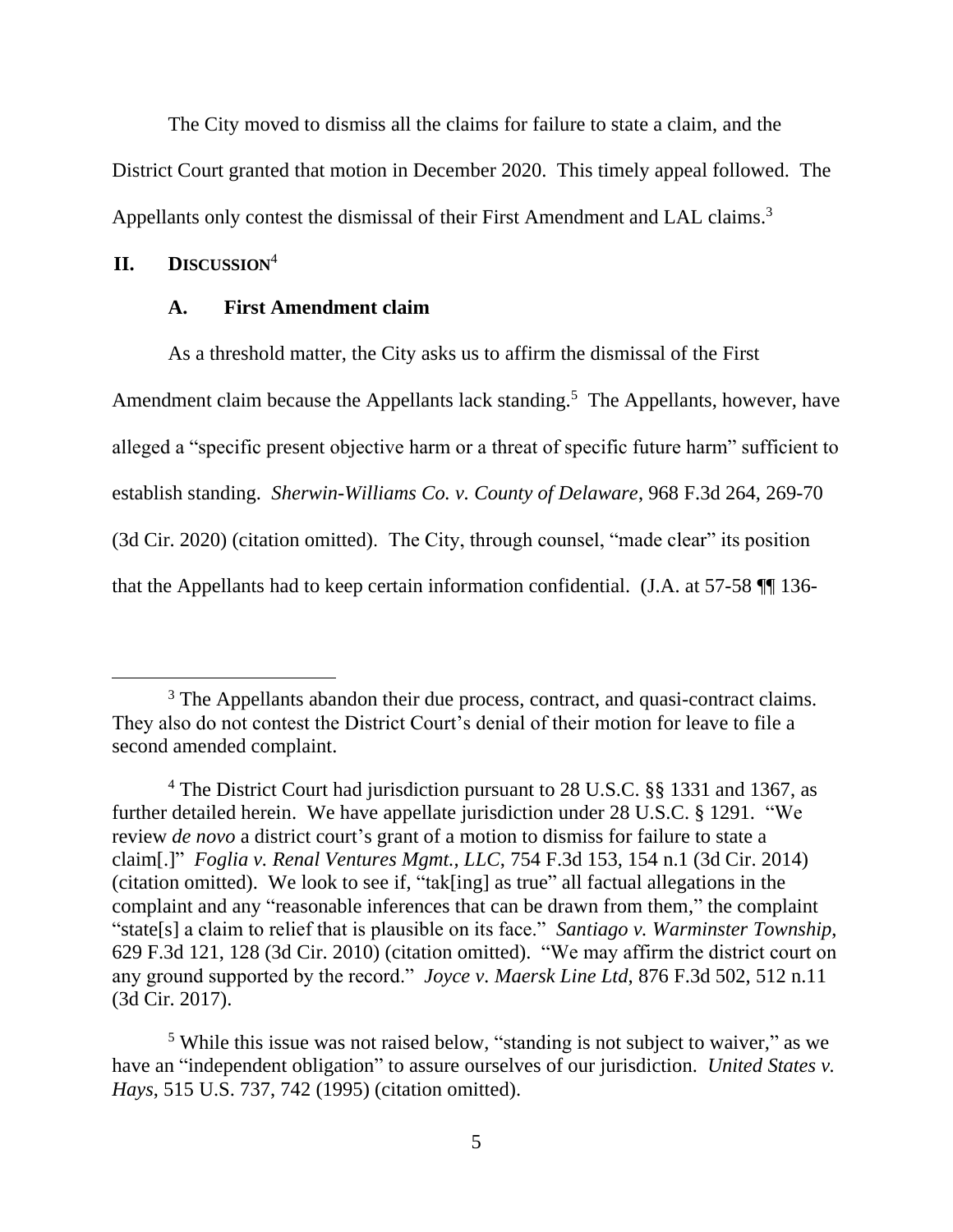37.) Failure to obey was "at [their] own risk," a "stern warning" made real by the possibility of \$300-a-day fines. (J.A. at 57-58 ¶¶ 136-37.) *See* Phila. Code § 1-109(1). For several weeks until the complaint was unsealed, the Appellants stayed silent out of a fear of punishment from the City, and they thus suffered a First Amendment injury. *See Susan B. Anthony List v. Driehaus*, 573 U.S. 149, 159-61 (2014) (noting that plaintiffs who "ha[ve] been warned to stop" protected expression and "desire to continue" speaking, but stop to avoid punishment, have standing to sue (citation omitted)).

The Appellants' facial challenge, however, fails on the merits because it cannot meet the high bar of alleging that "no set of circumstances exist under which the [False Claims Ordinance] would be valid[,]" or, at least, that the ordinance is "overbroad because a substantial number of its applications are unconstitutional[.]" *United States v. Marcavage*, 609 F.3d 264, 273 (3d Cir. 2010). The Appellants themselves concede that the ordinance "may ... meet strict scrutiny" in certain circumstances.<sup>6</sup> (Opening Br. at 11, 24.) Moreover, it only requires confidentiality "to the fullest extent permitted under applicable law," limiting itself on its face to lawful applications. *Cf. Bldg. & Const. Trades Dep't v. Allbaugh*, 295 F.3d 28, 33 (D.C. Cir. 2002) (reading executive order that required agencies to execute policies "[t]o the extent permitted by law" as self-limited to mandating lawful actions, given that the order "itself instruct [ed] ... agenc [ies] to follow

<sup>&</sup>lt;sup>6</sup> The District Court applied intermediate scrutiny to the First Amendment claim, but the Appellants argue that it should have used strict scrutiny instead.The City does not defend the Court's tiers-of-scrutiny analysis. We need not reach the issue because the claim fails under any standard.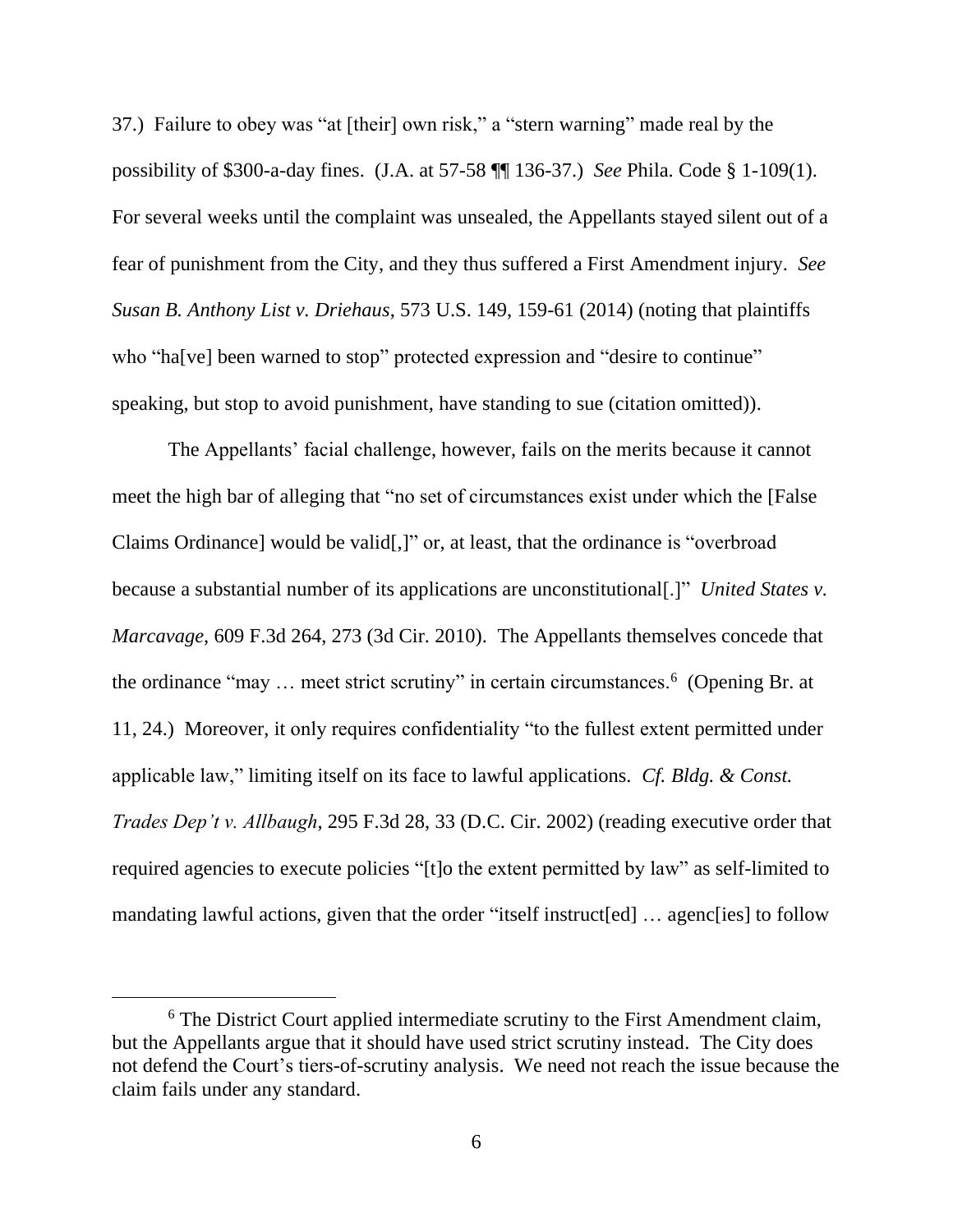the law"). The ordinance is therefore not "unconstitutional in all its applications," or even in a "substantial number" of them. *Marcavage*, 609 F.3d at 273.

The as-applied challenge, meanwhile, fails to establish municipal liability under *Monell* because the Appellants do not allege any unconstitutional "policy or custom[.]"<sup>7</sup> *Monell v. Dep't of Soc. Servs.*, 436 U.S. 658, 694 (1978). They point to emails from the City's attorneys demanding that they keep information confidential and stating that "the City has made clear … its position[.]" (J.A. at 57 ¶¶ 135-36.) The Appellants thus insist that the attorneys had announced an "official interpretation" of the False Claims Ordinance. (Reply Br. at 10-13.)

Even if that were so, it is not enough. An interpretation in one instance does not amount to a policy or custom. Those emails reflect the City's position on confidentiality in this specific case, not an official position on the interpretation of the ordinance generally. "A mere legal position, without anything more, is insufficient to constitute an official policy," *Teesdale v. City of Chicago*, 690 F.3d 829, 837 (7th Cir. 2012), and the Appellants do not point to any unconstitutional City conduct beyond the decision leading to this case.<sup>8</sup> *See City of Oklahoma City v. Tuttle*, 471 U.S. 808, 823-24 (1985) (holding

<sup>7</sup> Because Pratt was sued in his official capacity, the suit is "treated as if" it was brought only against the City. *McGreevy v. Stroup*, 413 F.3d 359, 369 (3d Cir. 2005).

<sup>8</sup> The claim also fails under *Monell* because a law firm retained by the City to deal with the Appellants' demands does not have "final policymaking authority<sup>[1]</sup>" so outside counsel's actions cannot be imputed to the City. *Simmons v. City of Philadelphia*, 947 F.2d 1042, 1062 (3d Cir. 1991); Phila. Code § 3-101 (The City Solicitor "shall exercise the powers and perform the duties vested in and imposed upon the [Law] [D]epartment[.]").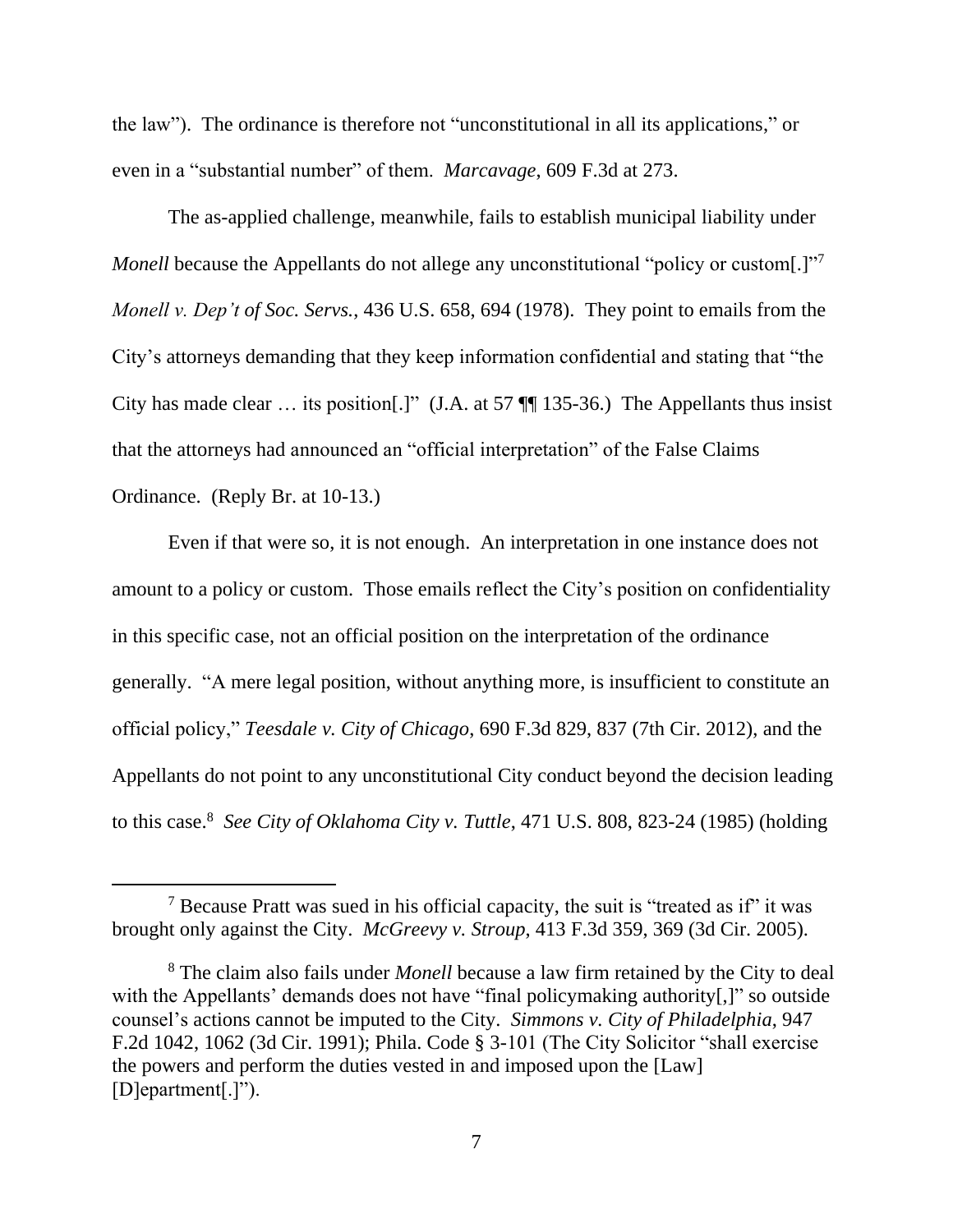that "a single incident of unconstitutional activity is not sufficient to impose liability under *Monell*" absent evidence that the incident was caused by an existing policy).

### **B. Local Agency Law claim**

Both sides argue, for different reasons, that we should dispose of the LAL claim on jurisdictional grounds rather than reaching its merits. Both are wrong.

The City contends that the LAL claim is "wholly unrelated" to the only federal claim still in play: the First Amendment claim, which is based on separate events that occurred weeks after the denial of the proposed *qui tam* complaint. (Answering Br. at 21-22.) It says the District Court would thus have no basis for supplemental jurisdiction on remand. But it is a "hornbook rule" that jurisdiction is assessed as of "the date of filing." *Nuveen Mun. Tr. ex rel. Nuveen High Yield Mun. Bond Fund v. WithumSmith Brown, P.C.*, 692 F.3d 283, 299-300 (3d Cir. 2012). The Appellants initially alleged federal due process claims based on the denial of their proposed complaint, and original jurisdiction over those claims existed pursuant to 28 U.S.C. § 1331. The LAL claim challenging that same denial "derive[s] from a common nucleus of operative fact" as the due process claims, so supplemental jurisdiction under 28 U.S.C. § 1367(a) was plainly proper at the outset of the case. *City of Chicago v. Int'l Coll. of Surgeons*, 522 U.S. 156, 164-66 (1997).

On the other side, the Appellants argue for the first time on reply that, once the District Court disposed of all the federal claims, it should have declined to exercise supplemental jurisdiction under 28 U.S.C. § 1367(c) and so should have dismissed the LAL claim on that basis rather than rejecting it on the merits. That, the Appellants say,

<sup>8</sup>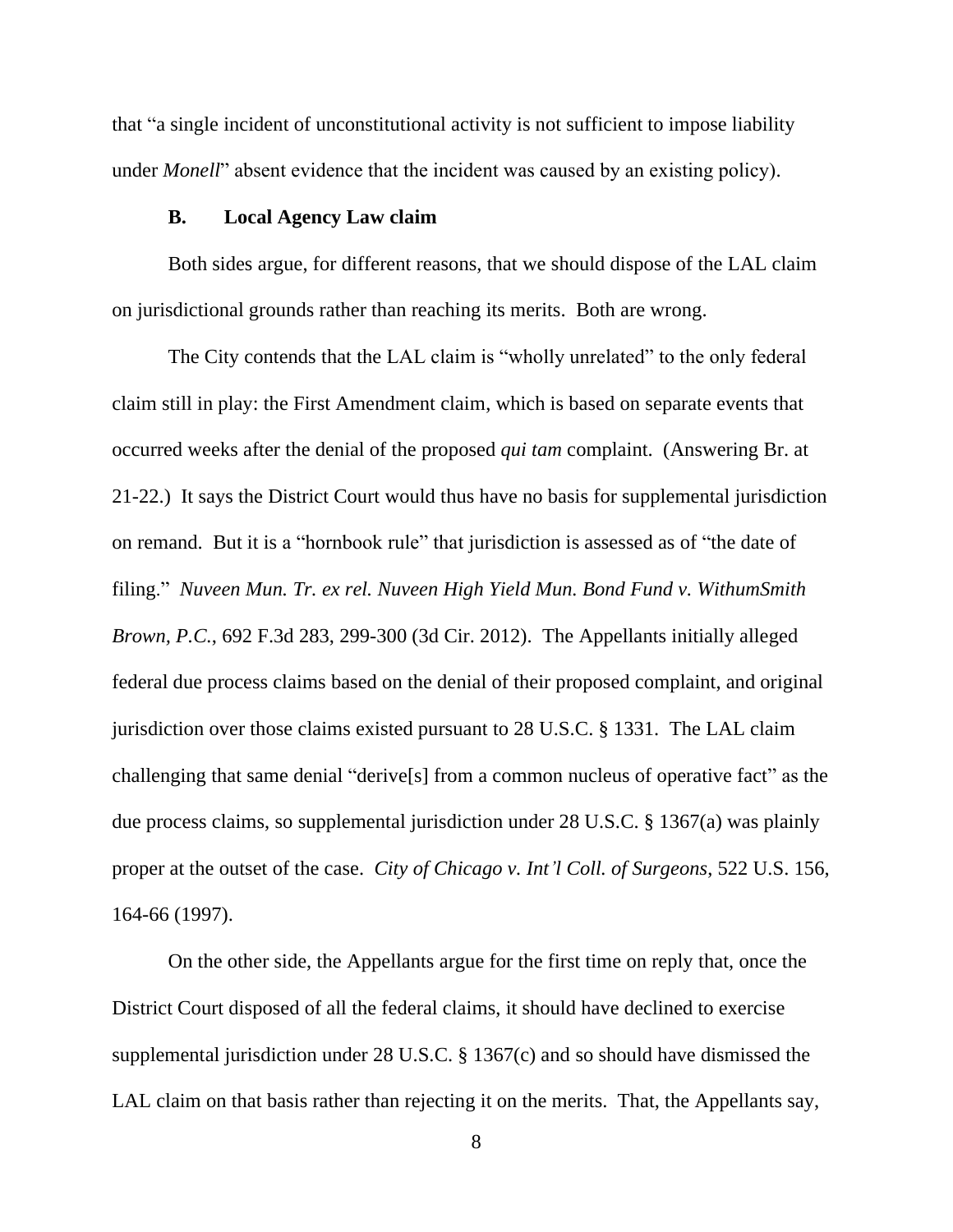would have allowed "Pennsylvania [c]ourts to properly resolve" the claim. (Reply Br. at 8-9.). But they forfeited their "challenge to the district court's discretionary exercise of supplemental jurisdiction over [their claim] because [they] failed to object in that court." *Powers v. United State*s, 783 F.3d 570, 576 (5th Cir. 2015). "Now that the district court has resolved [the] claim[] against them" on the merits, the Appellants "must live with the consequences of [their] strategic decision." *Int'l Coll. of Surgeons v. City of Chicago*, 153 F.3d 356, 366 (7th Cir. 1998), *on remand from Int'l Coll. of Surgeons*, 522 U.S. 156 (1997).

On the merits, the parties dispute whether the Appellants' interest in the potential proceeds of their *qui tam* complaint was protected by the LAL, such that the City Solicitor's denial of their complaint was an "adjudication" from which the Appellants can seek relief.<sup>9</sup> The City claims that Pennsylvania courts "uniformly h[o]ld that, to be adjudicatory, a decision must impact a property interest protected by due process." (Answering Br. at 19.) Relying on dictum in *Pennsylvania Game Commission v. Marich*, 666 A.2d 253, 257 (Pa. 1995), the Appellants respond that the LAL also applies to

<sup>9</sup> Under the LAL, an appellant must be "aggrieved" by an "adjudication" of a "local agency" in which he has a "direct interest." 2 Pa. Cons. Stat. § 752. An adjudication is "any final … decision … by an agency affecting personal or property rights, privileges, immunities, duties, liabilities or obligations of any or all of the parties to the proceeding[.]" *Id.* § 101. The parties agree "that Dankanich and Marrandino are aggrieved; that the City and its Solicitor are local agencies subject to the Local Agency Law; and that the February 8, 2019 letter was a final decision." (Answering Br. at 19.) The question, then, is whether the determination not to authorize a *qui tam* action was an "adjudication."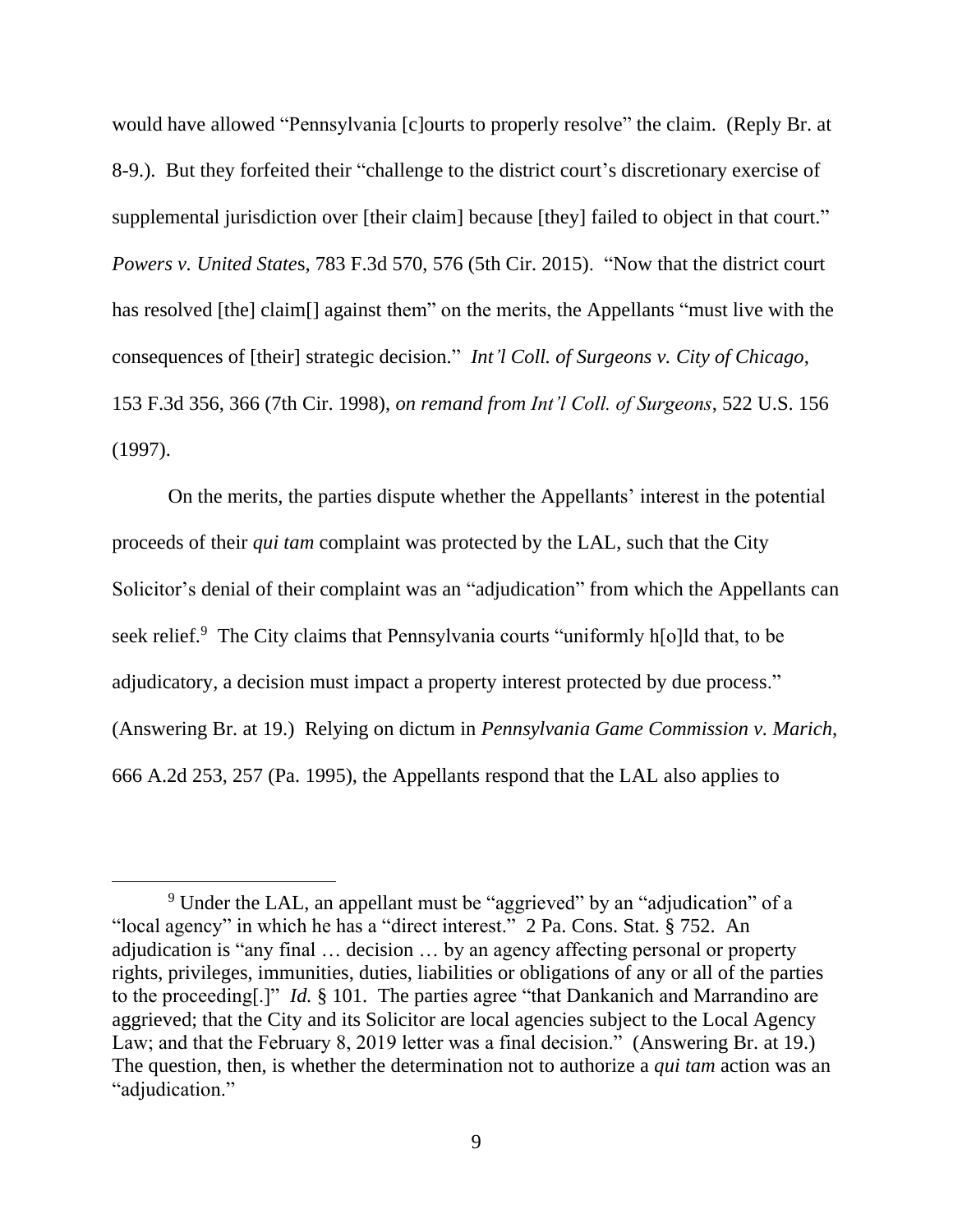interests such as privileges, which are covered even though they do not receive "the full panoply of due process protections[.]" (Opening Br. at 13; Reply Br. at 4-5.)

Even under the Appellants' broader reading of the statute, however, any contingent interest they may have had in the potential proceeds of a *qui tam* lawsuit is not covered by the LAL. That law does not protect "amorphous interests[,]" "theoretical" possibilities, or "remote, future, indirect or speculative rights." *Guthrie v. Borough of Wilkinsburg*, 478 A.2d 1279, 1282-83 (Pa. 1984). The Appellants' right to receive an undetermined share of the proceeds in the event a lawsuit is permitted and succeeds is far too remote and speculative to constitute a protected interest. 10 *See* Phila. Code § 19- 3603(2)(b), (4), (6)-(8); *Bruno v. Zoning Bd. of Adjustment*, 664 A.2d 1077, 1080 (Pa. Commw. Ct. 1995) (permit that "may be revoked at any time" "confers no vested right or privilege"); *cf. United States ex rel. Bayarsky v. Brooks*, 210 F.2d 257, 258 (3d Cir. 1954) (*qui tam* plaintiff who has already filed a suit lacks a protected interest in his claim (citing *U.S. ex rel. Rodriguez v. Wkly. Publ'ns*, 144 F.2d 186, 188 (2d Cir. 1944)).

Finally, quoting *Wortman v. Phila. Comm'n on Hum. Rels.*, 591 A.2d 331, 333 (Pa. Commw. Ct. 1991), the Appellants argue that the City Solicitor's denial is reviewable because it left them with "no other forum [in which] to assert their 'rights,

<sup>&</sup>lt;sup>10</sup> The Appellants also argue that, because an "adjudication" is a decision that affects the interests "of any … part[y]," they can seek review by piggybacking off the City's "[p]roperty [i]nterest in the [proposed] claim[.]" (Reply Br. at 7-8.) That is yet far afield: even assuming the City can be a "party" to a decision of its own agency in a nonadversarial proceeding – a proposition for which the Appellants cite no authority – it is no "adjudication" for the City itself to decide not to file suit.